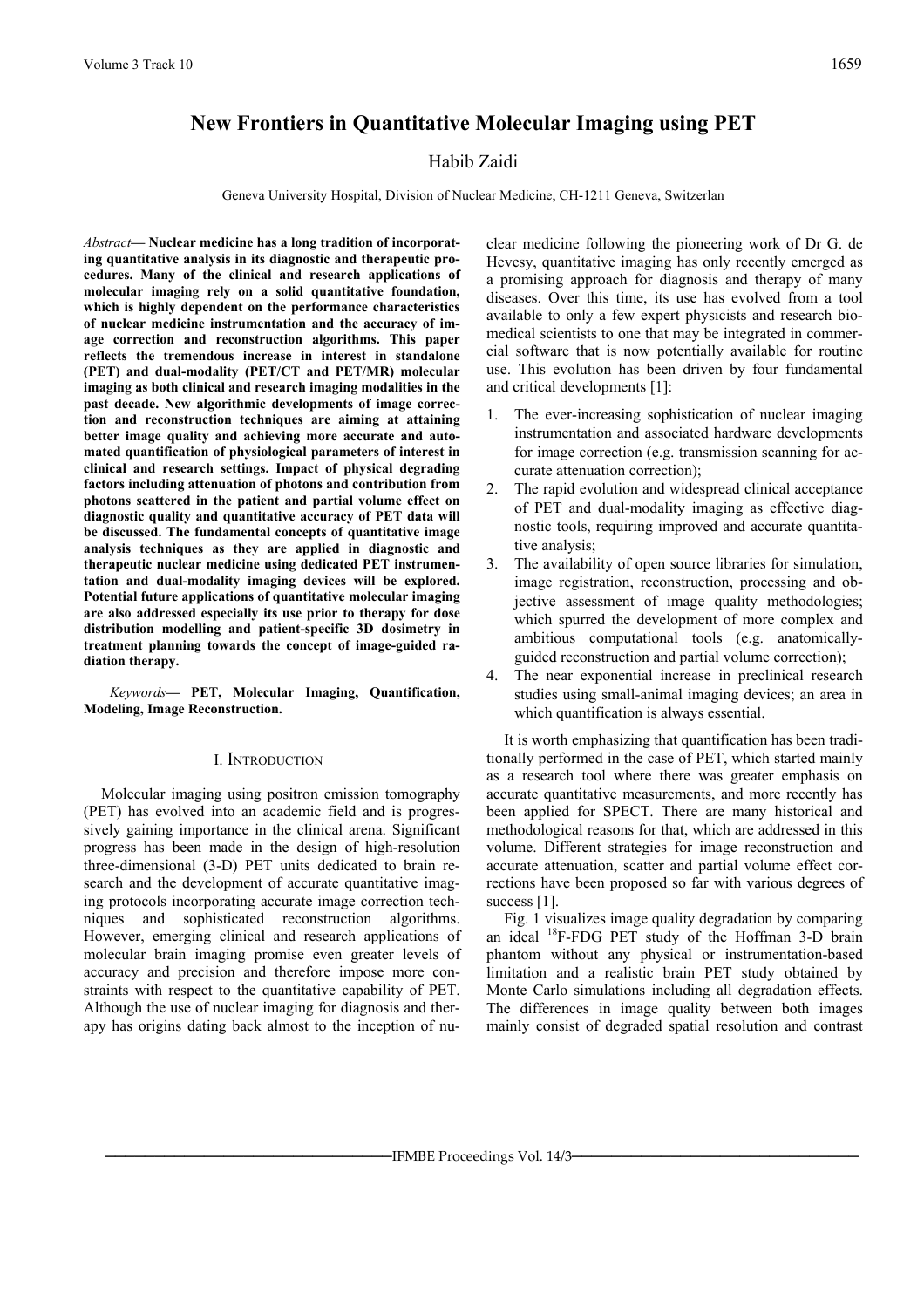resolution, due to limited system resolution, contribution from scattered events, and the limitations of the reconstruction algorithm. The difference is striking and show how complicated it will be to properly obtain a correct activity quantification from PET imaging.



Fig. 1. Principle of PET data acquisition showing expected differences in terms of image quality and quantitative accuracy between the true activity distribution (left) and actual activity distribution (right) for the Hoffman 3-D brain phantom. The differences are mainly due to intrinsic limitations of the PET scanner and inherent imperfections of image correction and reconstruction techniques.

The number of scientific contributions related to this subject has been increasing steadily, which spurred the writing of this invited contribution as a snapshot of the dynamically changing field of quantitative 3D PET imaging. This paper presents the physical and methodological basis of quantitative image analysis and summarizes state of the art developments in algorithms aiming at accurate quantification of PET data. Future prospects and suggestions for future research will also be given.

#### II. SCATTER COMPENSATION STRATEGIES

In the earliest literature on scatter correction, the main import of scatter was considered to be a loss of contrast in the image. In the simplest of descriptions, this means that a true zero in a reconstructed image occurs as a positive value. This effect was demonstrated by imaging nonradioactive spheres in a radioactivity surround. The corruption was frequently described as a pedestal upon which the true image sat. It was soon after realized that for quantitative imaging, Compton scatter causes a more complicated distortion in at least parts of the image. So, to the extent that clinicians want an accurate quantitative image, including the best contrast possible, scatter is always a problem. The extent to which it can be shown to have a disabling effect upon the goal for which the image is to be employed is a much more difficult matter to discuss and to document.

Despite the importance of scatter for quantitative imaging, scatter correction strategies in PET have only been briefly discussed in the literature [2] with the exception of extensive reviews provided in book chapters (e.g. [2]). Over the last two decades, many methods have been developed for the purpose of reducing the resultant degradation of image contrast and loss of quantitative accuracy in PET due to scattered events. The main difference among the correction methods is the way in which the scatter component in the selected energy window is estimated. The most reliable method to determine the actual amount of scatter in the image is accurate modelling of the scatter process to resolve the observed energy spectrum into its unscattered and scattered components.

A number of scatter-correction algorithms for PET have been proposed in the literature. They fall into four broad categories:

- − Multiple-energy-window (spectral-analytic) approaches;
- − Convolution/deconvolution-based approaches;
- − Approaches based on direct estimation of scatter distribution;
- − Statistical reconstruction-based scatter compensation approaches.

Different versions of the above methods have been successfully implemented for 3D PET and are discussed in [3]. There is little in the literature reporting systematic studies on the clinical impact of different scatter correction techniques versus no correction in 3D PET. It is well known that subtraction-based scatter correction increases statistical noise. However, in general scatter correction improves the contrast compared to the case where no correction is applied. In particular, the low-count regions and structures are better recovered after scatter compensation.

It can be argued that there is consensus within the nuclear medicine community with respect to the potential usefulness and necessity of scatter correction for either qualitative interpretation of patient images or extraction of clinicallyuseful quantitative parameters. The main application which is still the subject of debate is  ${}^{15}O-[H_2O]$  brain activation studies characterised by low-count imaging protocols where scatter subtraction might jeopardize the power of statistical analysis significance. In these cases, PET studies focus on identification of functional differences between subjects scanned under different conditions. Whether the scatter component can be considered as constant between the two conditions for inter-subject comparisons still needs to be demonstrated. This constancy is required to confirm the hypothesis that the outcome of statistical analysis (reflecting subtle changes in distribution of radiotracer) does not change greatly with and without scatter compensation.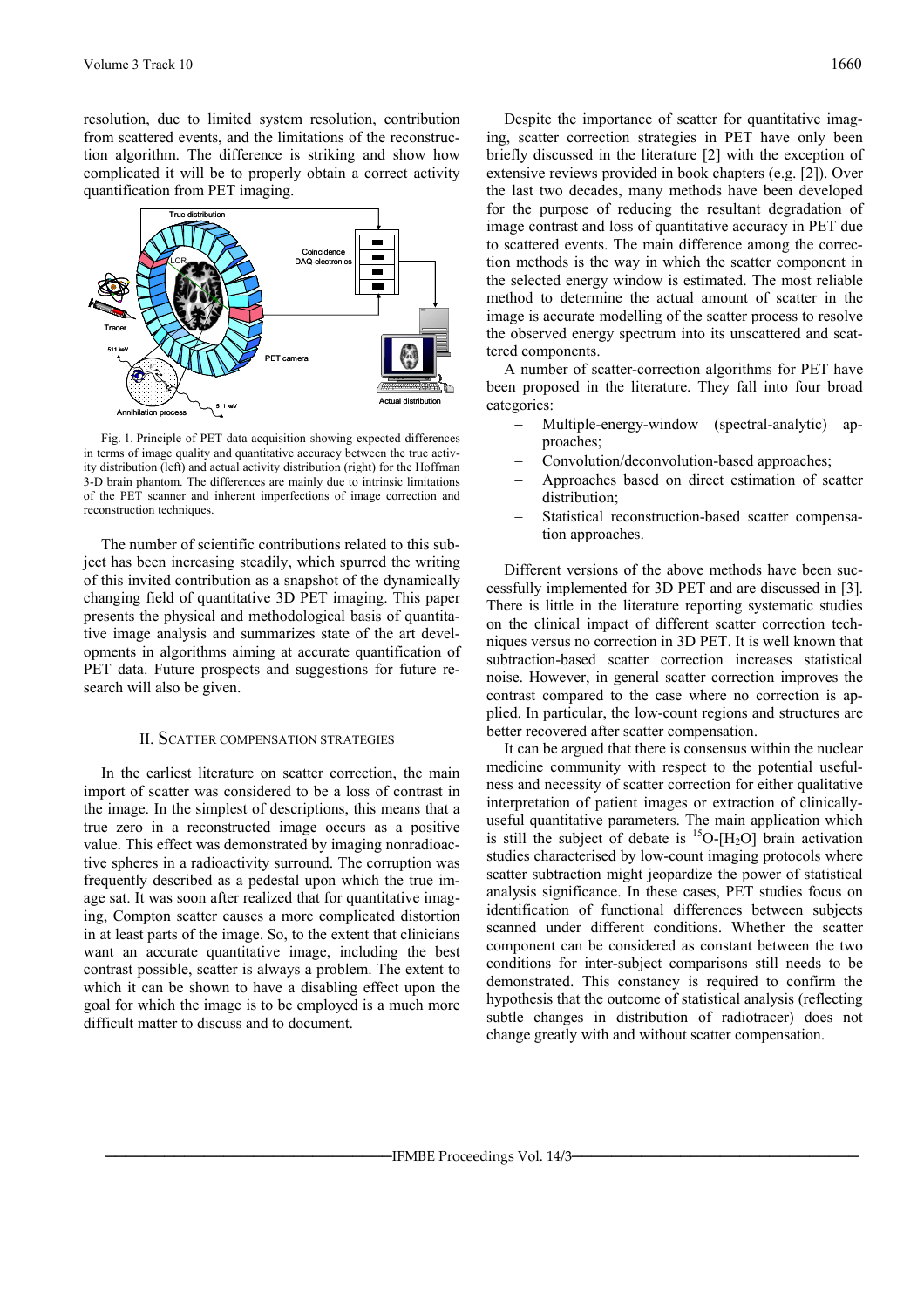It is gratifying to see the progress that scatter correction has made in the last twenty years, from very crude energybased approaches, through analytic and Monte Carlo modelling, and more recently iterative reconstruction-based scatter correction approaches. Recent developments have been enormous, especially improved accuracy, precision, and computational speed, in conjunction with decreased calibration data. The necessity for scatter correction is well understood in research environments. Moreover, scatter correction in now carried out in some clinical settings, even in institutions without extensive physics and computing support. Implementation of validated techniques in commercial software packages would be useful to further attract the interest of the clinical community. This greater interest would in turn lead to increased refinement of scatter correction techniques. It is expected that with the availability of greater computing power in the near future, more complex and ambitious computer-intensive scatter modelling and correction algorithms will increasingly become clinically feasible [3].

#### III. ATTENUATION CORRECTION STRATEGIES

The accuracy achieved by attenuation correction procedures depends mainly on the rigour followed to derive patient-specific attenuation map. Two broad classes have emerged: (i) calculated (transmissionless) methods, which are based on an assumed anatomical model representing the shape and spatial distribution of attenuation coefficients in the head and (ii) measured (transmission-based) methods, which in general rely on supplementary acquisition of a transmission scan. These techniques vary in complexity, accuracy, and computation time required [5].

The fundamental equation that links the imaged object  $f(x,y)$  and corresponding attenuation map  $\mu(x,y)$  to its measured projections  $p(s, \phi)$  is called the attenuated Radon transform and is given in the case of PET by:

$$
p(s,\phi) = \int_{L(s,\phi)} f(x,y) \, dr \times \exp\left[-\int_{L(s,\phi)} \mu(x,y) \, dl\right] dr \tag{1}
$$

where  $L(s, \phi)$  is as defined in Equation (1) above and  $\phi$  is the angle between the rotating detector plane and the stationary reconstruction plane.

The ideal solution would have been to use an exact solution for the inverse problem to solve the Radon transform and reconstruct the spatial distribution of the tracer  $f(x, y)$ . However, owing to the complexity of the equation in the case of nonuniform attenuation, an exact solution is not possible in general. The seminal contribution by Novikov

Several methods have been devised to achieve accurate quantitative analysis of PET studies. Significant attention has been devoted to optimizing computational performance and to balancing conflicting requirements. Both approximate methods suitable for clinical routine applications and more complicated approaches for research applications where there is greater emphasis on accurate quantitative measurements have also been addressed [5].

Because attenuation correction in PET is relatively straightforward and its accuracy being limited only by the noise (statistics) present in the acquired transmission scans, only two techniques have materialized and both require the computation of the attenuation correction factors (ACFs) through forward projection of the attenuation map at appropriate angles. To reduce processing time and data storage requirements for 3-D PET data collection mode, it is often convenient to work with pre-corrected data. This is the basis of the first approach where data correction is carried out in projection space through multiplication of the ACFs by the measured emission data by using the following expression:

$$
p_{AC}(s,\phi) = ACF \times p(s,\phi) = \int_{L(s,\phi)} f(x,y) \, dr \tag{2}
$$

The attenuation corrected projections  $p_{AC}(s, \phi)$  are then used to reconstruct the images using either analytic or iterative reconstruction techniques. An attractive option is to produce a smaller sinogram by pre-correcting the data and applying Fourier rebinning (FORE). However, the data are no longer Poisson distributed. It has been shown that OS-EM yields suboptimal images from such data. Alternatively, when an iterative algorithm (e.g. OS-EM) is used, the ACFs can be used to provide proper statistical weighting to the data as is done in attenuation-weighted OS-EM (AW-OSEM). This latter technique has better noise properties and is now part of commercial software used routinely used in many clinical PET facilities.

## IV. PARTIAL VOLUME EFFECT CORRECTION STRATEGIES

The limited spatial resolution of PET causes an object to appear enlarged if its true size is less than 2-3 times the